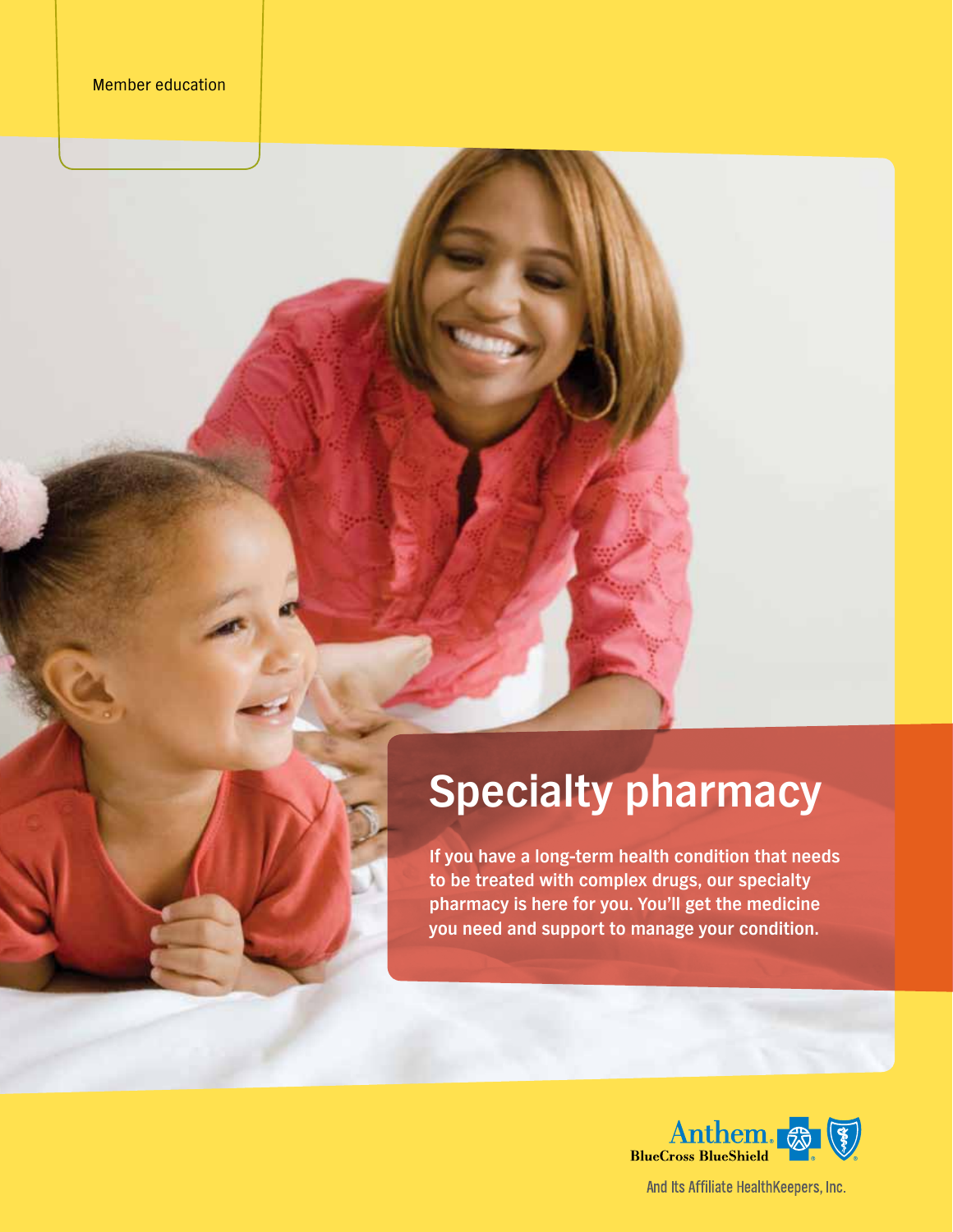## **What is a specialty pharmacy?**

A specialty pharmacy provides medicine for people with long-term health conditions. Specialty drugs come in different forms like pills or liquids. And some need to be injected, infused or inhaled. These drugs often need special storage and handling and may be given to you by a doctor or nurse.

 The specialty pharmacy is for people with conditions that include:

- Asthma
- Bleeding disorders
- Cancer
- Crohn's disease
- Cystic fibrosis
- Growth hormone deficiency
- Hepatitis
- HIV/AIDS
- Iron overload
- Living with a transplant
- Multiple sclerosis
- Psoriasis
- Pulmonary arterial hypertension
- Rheumatoid arthritis
- Respiratory syncytial virus (RSV)

## **Your specialty pharmacy team.**

You don't have to manage your health condition alone. Our team of experts is here to help you get the best results from your treatments.

- Pharmacists can explain your condition, how your drugs work and possible side effects. They can also answer urgent drug questions after hours.
- Nurses help you stay on track with your medicine. They make sure you're taking it just how the doctor prescribes. They can also help you deal with your side effects.
- Plus, the pharmacy has a team that can answer questions about insurance, paying for your medicine, refilling drugs and much more.

#### **Getting started with the specialty pharmacy.**

Our specialty pharmacy is CuraScript, which is part of Express Scripts. Express Scripts is the company that processes drugs for your health plan.

#### **A note about your pharmacy information on the web:**

Express Scripts is the company that manages your drug plan. The first time you're sent to the Express Scripts website, you'll go through a brief registration. The purpose is to set your preferences for email and privacy. You'll do this only once.

Please do not go directly to the Express Scripts website. The only way to make sure you're viewing your pharmacy information correctly is by logging in to [anthem.com](http://anthem.com) first.

Your plan may require you to use CuraScript. Other plans let you choose from a list of specialty pharmacies, including CuraScript. You can visit [anthem.com](http://anthem.com) or call the phone number on your member ID card to be sure.

After getting a prescription from your doctor, place your first order with CuraScript by phone or fax.

**By phone:** Call 800-870-6419, Monday through Friday, 8 a.m. to 10 p.m., or Saturday, 9 a.m. to 1 p.m., Eastern time.

**By fax:** Ask your doctor to fax your prescription and a copy of your member ID card to 800-824-2642. (Faxes must come from your doctor's office. Please don't fax from your home or office.)

## **Ordering refills.**

Once you're ready to refill your medicine, you can place your order online or on the phone.

**Online:** Visit [anthem.com.](http://anthem.com)

- Log in and click "Refill a Prescription." You will be sent to the Express Scripts website.
- Choose the drugs you want to refill and click "Add Refills to Cart."
- Review the order, shipping method, payment and other details. Make changes if needed.
- Click "Place My Order."

**By phone:** Have your member ID card and prescription number ready. Call 800-870-6419 and choose "Place a Refill Order" from the menu. Or press zero any time to speak with someone. If you are speech or hearing impaired, call 800-221-6915. Follow the prompts to place your order.

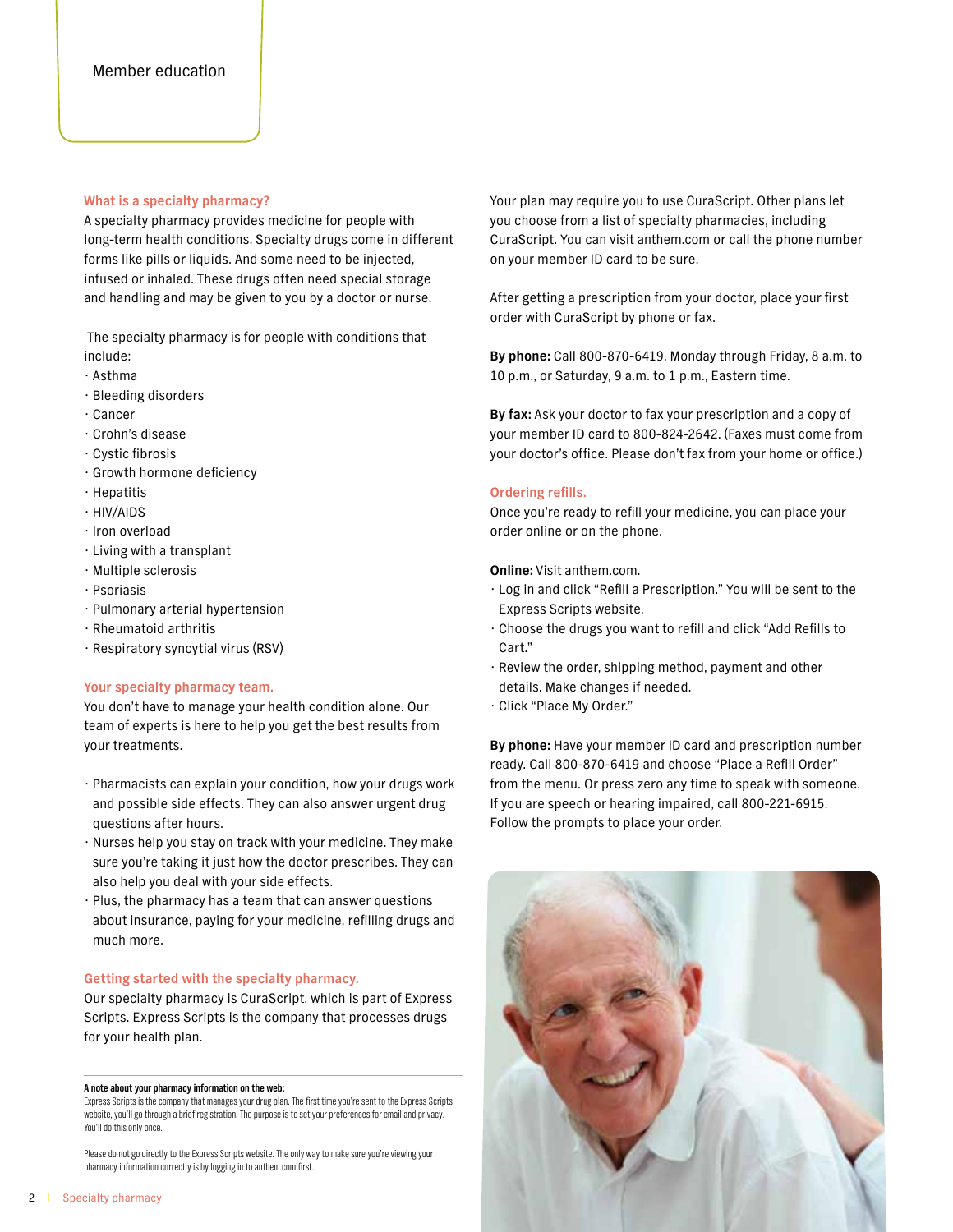# Exclusive specialty drug list

#### **Blood Cell Deficiency**

Aranesp Epogen Leukine Mozobil Neulasta Neumega Neupogen Nplate Procrit Promacta

#### Cancer

Abraxane Adcetris adriamycin adrucil Afinitor Alferon N Alimta Alkeran amifostine Aredia Arranon Avastin **BCG Vaccine (Tice** Strain) **BICNU** bleomycin sulfate **Bosulif Busulfex** Campath Camptosar carboplatin Cerubidine cisplatin cladribine Clolar Cosmegen cyclophosphamide cytarabine dacarbazine Dacogen dactinomycin daunorubicin HCL Daunoxome Depocyt dexrazoxane Docefrez docetaxel Doxil doxorubicin HCL Eligard Elitek **Flience** Eloxatin **Fisnar** epirubicin HCL Erbitux Erivedge Erwinaze Ethyol

Etopophos etoposide Faslodex Firmagon floxuridine Fludara fludarabine phosphate fluorouracil Folotyn gemcitabine HCL Gemzar Gleevec Halaven Herceptin Hycamtin Iclusig Idamycin PFS idarubicin HCL Ifex ifosfamide ifosfamide-mesna Inlyta Intron A Iressa irinotecan HCL Istodax Ixempra Jakafi leytana Kepivance Kyprolis Leustatin Lipodox/50 melphalan HCL mitomycin mitoxantrone HCL Mustargen Mylotarg Navelbine Nexavar Nipent Novantrone Oforta Oncaspar Ontak oxaliplatin paclitaxel .<br>pamidronate disodium pentostatin Perjeta Photofrin Plenaxis Pomalyst Proleukin Revlimid Rituxan Sprycel Stivarga Sutent Svlatron Synribo Tarceva

Targretin Tasigna Taxotere Temodar Thalomid Theracys thiotepa Thyrogen toposar topotecan HCL Torisel Totect Treanda Trelstar/LA/Depot Trisenox Tykerb Valstar Vantas Vectibix Velcade Vidaza vinblastine sulfate **Vincasar PFS** vincristine sulfate vinorelbine tartrate Votrient Vumon Xalkori Xeloda Xgeva Zaltrap Zanosar Sterile Powder Zelboraf **Zinecard** Zoladex Zolinza Zometa Zytiga

## **Contraceptive**

Implanon Mirena Nexplanon

#### **Cytomegalovirus**

cidofovir Cytogam Cytovene ganciclovir Valcyte Vistide

## **Endocrine Disorders**

Egrifta Korlym Kuvan leuprolide acetate Lupron/Depot octreotide acetate Sandostatin/LAR Somatuline Depot Somavert

#### **Enzyme Deficiency**

Adagen Aldurazyme Ceredase Cerezyme Fabrazyme Lumizyme Myozyme Naglazyme Orfadin Sucraid **VPRIV** Zavesca

#### **Eye Conditions**

**Fylea** Lucentis Macugen Visudyne

**GI Disorders** Gattex

#### **Growth Hormones** Genotropin

Humatrope Increlex Norditropin/Nordiflex Nutropin/AQ Omnitrope Saizen Serostim Tev-Tropin Zorbtive

#### Hemophilia

Advate Alphanate Alphanine SD Bebulin Bebulin VH Immuno Benefix Corifact Feiba VH/NF Genarc **Helixate FS Hemofil M** Humate-P Koate-DVI Kogenate FS Monoclate-P Mononine Novoseven RT Profilnine SD Recombinate Wilate Xyntha

## **Hepatitis B**

**Baraclude** Enivir HBV Hepagam B Hepsera Hyperhep B S-D Nabi-HB Tyzeka

### **Hepatitis C**

Copegus Incivek Infergen Pegasys Pegintron Rebetol Ribapak ribasphere Ribatab rihavirin Victrelis

#### **Hereditary Angioedema** Cinryze Firazyr

**HIV/AIDS** Abacavir

Aptivus Atripla Combivir Complera Crixivan didanosine Edurant Emtriva Epivir Epzicom Fuzeon Intelence Invirase Isentress Kaletra lamivudine lamivudine-zidovudine Lexiva nevirapine Norvir Prezista Rescriptor Retrovir Revataz Selzentry stavudine Stribild Sustiva Trizivir Truvada Videx/EC Viracept Viramune Viramune XR Viread Zerit Ziagen zidovudine

#### Immunodeficiency

Actimmune **Bivigam** Carimune NF Flebogamma Gamastan Gammagard S-D Gammaked Gammaplex Gamunex Gamunex-C Hizentra Hyperrab S-D Hyperrho S-D immune globulin Imogam Rabies-HT Micrhogam Plus Octagam Privigen Rhogam Plus Rhophylac Venoglobulin-S Vivaglobin Winrho SDF

## Immunosuppressants

Atgam Benlysta Cellcept cyclosporine Gengraf Hecoria mycophenolate mofetil Myfortic Neoral Nulojix Orthoclone Okt-3 Prograf Rapamune Sandimmune Simulect tacrolimus Thymoglobulin Zortress

## Infertility

**Bravelle** Cetrotide chorionic gonadotropin Crinone Follistim Ganirelix Acetate **Gonal-F RFF** Luveris Menopur Novarel **Ovidrel** Pregnyl Prochieve Repronex